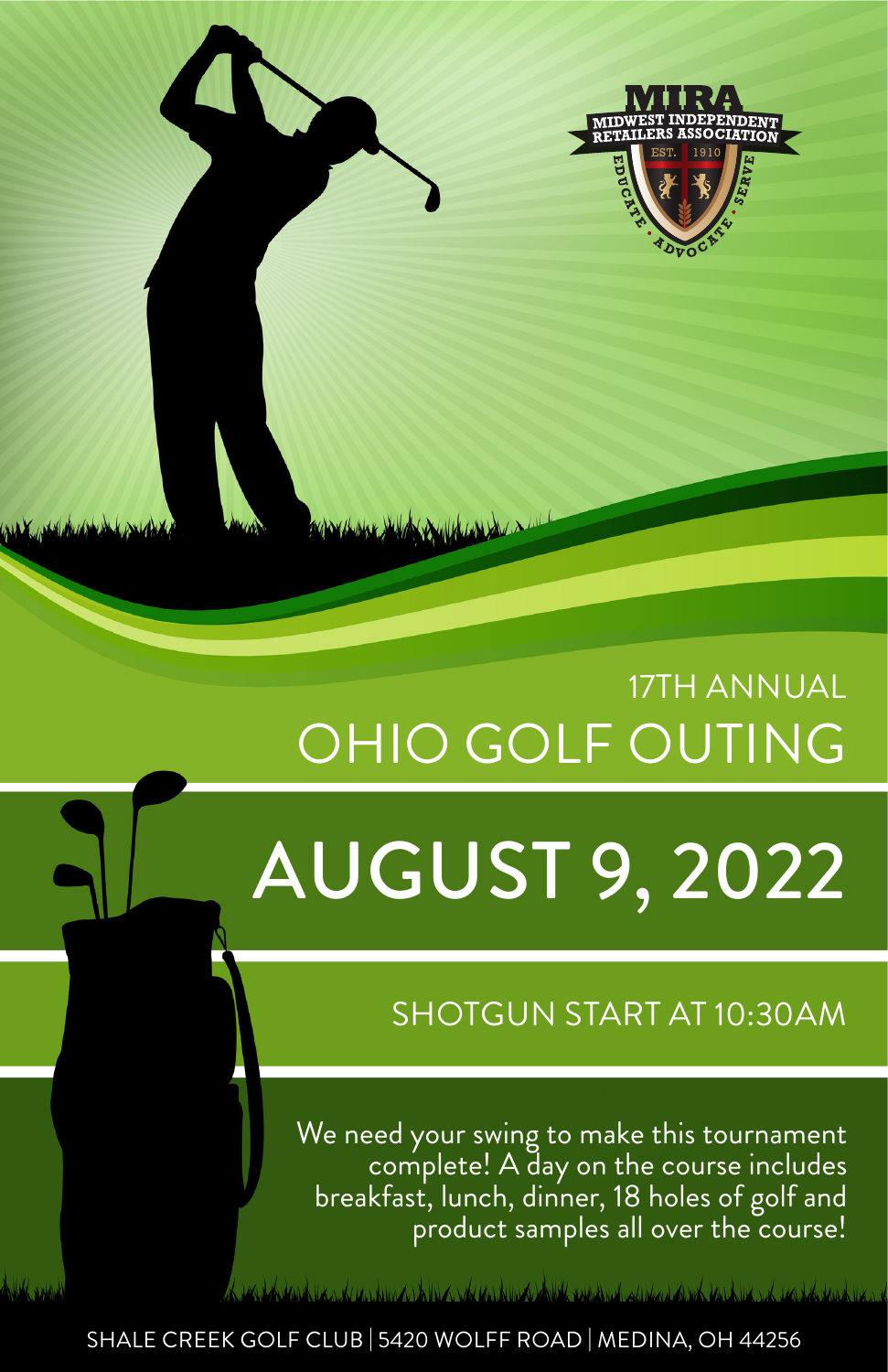## 17TH ANNUAL OHIO GOLF OUTING **AUGUST 9, 2022** SHOTGUN SRART AT 10:30AM

Shale Creek Golf Club | 5420 Wolff Road | Medina, OH 44256

8:30am Registration & Continental Breakfast • 10:30am Shotgun Start 4:00pm Cocktails • 5:00pm Dinner Reception

## **SPONSORSHIP OPPORTUNITIES**

| TOURNAMENT CO-SPONSOR\$5,000                                                         |
|--------------------------------------------------------------------------------------|
| Company name on all promotional materials                                            |
| Two Eagle Tee & Hole Sponsors including three (3) foursomes<br>$\bullet$             |
| Dinner recognition<br>$\bullet$                                                      |
| 50% off ad in the MIRA Bottom Line magazine or the MIRA annual calendar<br>$\bullet$ |
|                                                                                      |
| Includes exclusive signage at sponsorship tee & hole                                 |
| One (1) foursome                                                                     |
| Dinner recognition<br>۰                                                              |
| 50% off ad in the MIRA Bottom Line magazine or the MIRA annual calendar<br>$\bullet$ |
|                                                                                      |
| Two golfers                                                                          |
| 50% off ad in the MIRA Bottom Line magazine or the MIRA annual calendar              |
| <b>NON-SPONSOR OPTIONS</b>                                                           |
|                                                                                      |
|                                                                                      |
|                                                                                      |
| Lunch & Awards Reception Only (no golf). \$50                                        |

## **PROMOTIONAL OPPORTUNITIES**

#### Donate Prizes such as:

- Golf clubs and/or golf bags
- Company logo products
- **Electronics**
- Sporting event tickets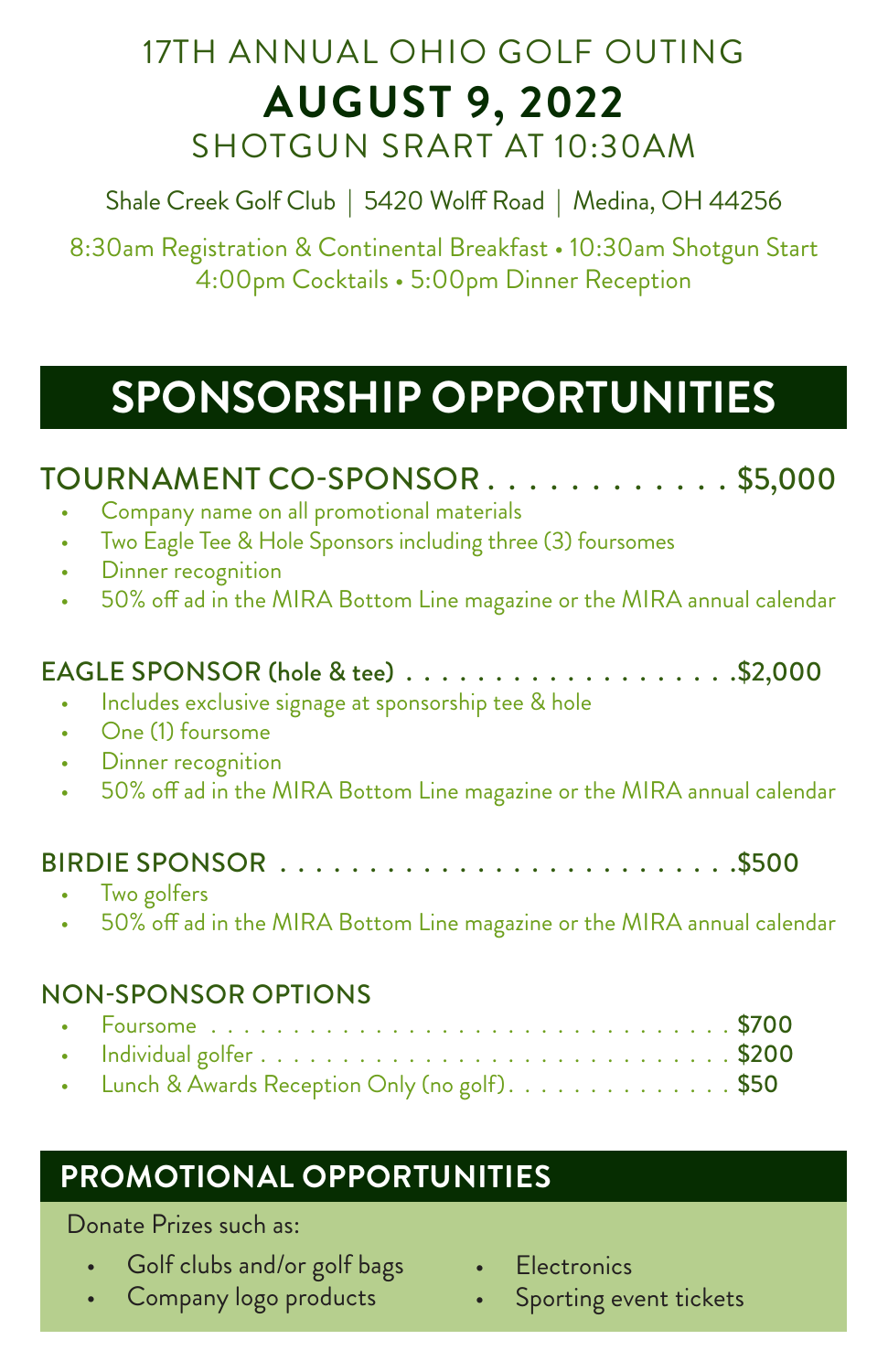# **REGISTRATION FORM**

We would appreciate your commitment for sponsorship no later than **AUGUST 2, 2022**. Companies which commit & satisfy their commitment first will have the opportunity to choose their hole sponsorship locations!

| <b>ITEM DESCRIPTION</b>                    | <b>COST</b> | <b>QUANTITY</b> | <b>TOTAL</b> |  |  |
|--------------------------------------------|-------------|-----------------|--------------|--|--|
| Tournament Co-Sponsor                      | \$5,000     |                 |              |  |  |
| Eagle Tee & Hole Sponsor                   | \$2,000     |                 |              |  |  |
| <b>Birdie Sponsor</b>                      | \$500       |                 |              |  |  |
| Foursome (non-sponsor)                     | \$700       |                 |              |  |  |
| Individual Golfer (non-sponsor)            | \$200       |                 |              |  |  |
| Lunch & Awards Reception Only<br>(no golf) | \$50        |                 |              |  |  |
| <b>Total Amount</b>                        |             |                 |              |  |  |

### **PROMOTIONAL OPPORTUNITIES**

| <b>RAFFLE PRIZE DONATION</b> |  |     | <b>SILENT AUCTION</b><br>Proceeds will go toward the<br><b>MIRA PAC</b> |     |  | <b>GOLFER GOODIE BAGS</b><br>Quantity: 425 |     |                    |  |     |        |  |     |
|------------------------------|--|-----|-------------------------------------------------------------------------|-----|--|--------------------------------------------|-----|--------------------|--|-----|--------|--|-----|
| Golf Clubs                   |  | Qty | <b>Electronics</b>                                                      | Qty |  |                                            | Qtv | Golf Balls         |  | Qtv | Cigars |  | Qty |
| Golf Bags                    |  | Qtv | Company Logo Products                                                   | Qty |  |                                            | Qtv | <b>Golf Towels</b> |  | Qty | Pens   |  | Qty |
| <b>Putters</b>               |  | Qtv | Misc:                                                                   | Qty |  |                                            | Qtv | <b>Snacks</b>      |  | Qtv | Misc:  |  | Qty |
| Other:                       |  |     |                                                                         |     |  |                                            |     |                    |  |     |        |  |     |

#### **FULL PAYMENT MUST ACCOMPANY THIS CONTRACT**

| <b>Payment Type:</b>   |      | Check | Visa | <b>MC</b> | <b>AMEX</b> | <b>Discover</b> |
|------------------------|------|-------|------|-----------|-------------|-----------------|
|                        | C(f) |       |      | Exp Date: |             | $CVV#$ :        |
| <b>Company Name:</b>   |      |       |      |           |             |                 |
| Name on Card:          |      |       |      |           |             |                 |
| <b>Contact Person:</b> |      |       |      |           |             |                 |
| Phone:                 |      |       | Fax: |           |             |                 |
| Email:                 |      |       |      |           |             |                 |
| Address:               |      |       |      |           |             |                 |
| City:                  |      |       |      | State:    | Zip:        |                 |

SEND REGISTRATION / PAYABLE TO: MIRA • 5779 West Maple Road • West Bloomfield, MI 48322 ATTN: Andrea Hesano (ahesano@miramw.org) or (800) 666-6233

MIRA is a 501(c)(6) non-profit trade organization.

All expenses with MIRA are considered tax deductible as a business expense.